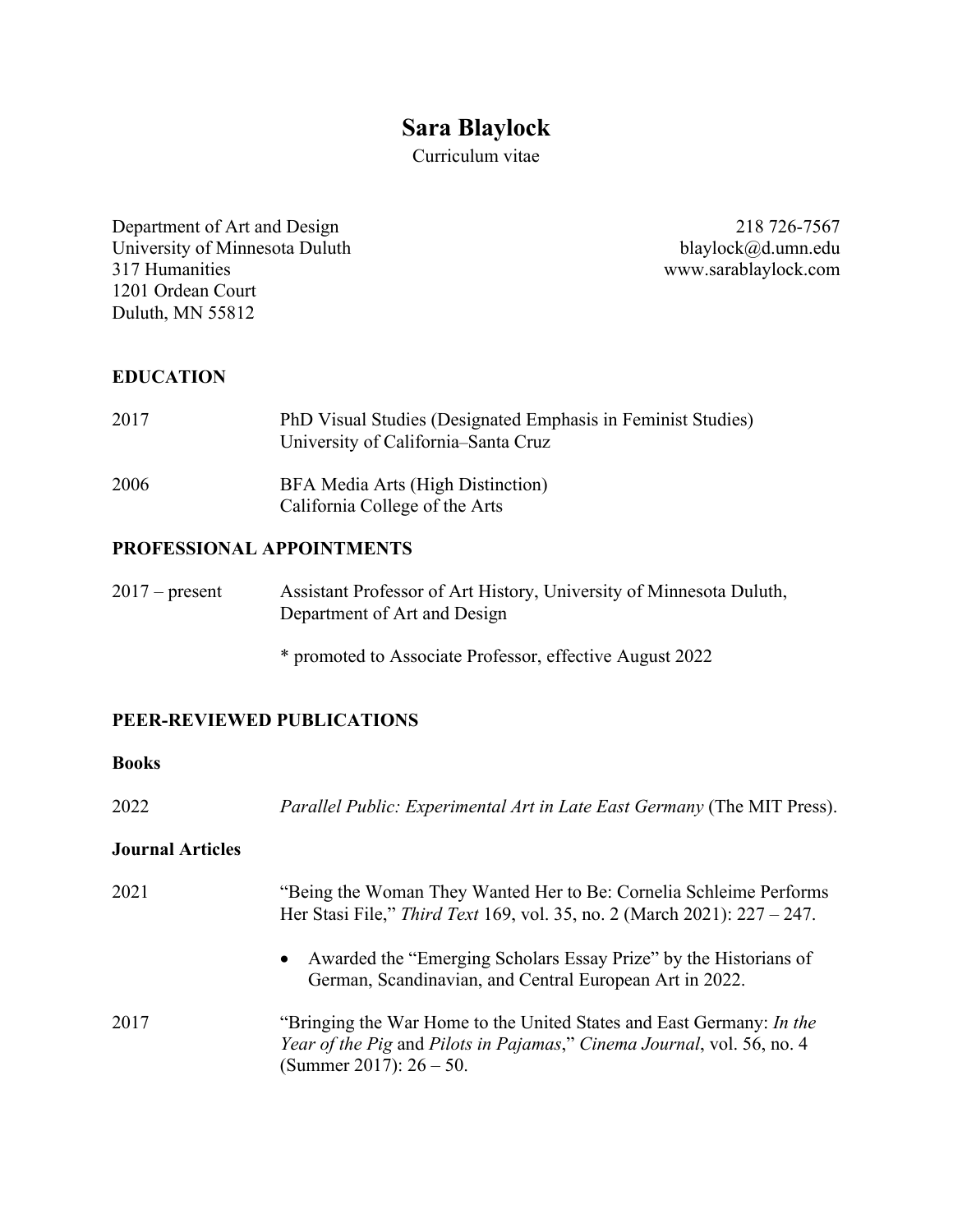| 2016                             | "La femme de leurs rêves: Cornelia Schleime et les archives de la Stasi"<br>(Being the Woman They Wanted Her to Be: Cornelia Schleime Performs<br>Her Stasi File), Gradhiva, no. 24 (December 2016): $21 - 49$ . Published in<br>French translation.                                                                                                                     |
|----------------------------------|--------------------------------------------------------------------------------------------------------------------------------------------------------------------------------------------------------------------------------------------------------------------------------------------------------------------------------------------------------------------------|
| <b>Book Chapters</b>             |                                                                                                                                                                                                                                                                                                                                                                          |
| 2022                             | "Parties, Portfolios, and the Occasional Egg: EIGEN+ART and Creative<br>Dissent in the Late East Germany," Creative Dissent: Alternative Cultures<br>during Socialism and Beyond, 1945 - 1991, edited by Katalin Cseh-Varga,<br>Martin Klimke, Rolf Werenskjold, and Marko Zubak Revised and<br>submitted for publication March 2022, will be included in book proposal. |
| 2020                             | "Excess, Distortion, and Archival Value: Exhibiting the East German<br>Everyday at the Wende Museum," Imperfect Recall: Re-collecting the<br>GDR, ed. Cecilia Novero. Otago German Studies. Vol 30. (Dunedin:<br>University of Otago, 2020), $199 - 240$ .<br>https://otagogermanstudies.otago.ac.nz/ogs/article/view/435.                                               |
|                                  | "The Subject Who Knows: Photographers and the Photographed in the<br>Late East Germany," The Oxford Handbook of Communist Visual<br>Cultures, eds. Aga Skrodzka, Xiaoning Lu, Katarzyna Marciniak (Oxford<br>University Press, 2020), 500 - 518.                                                                                                                         |
| 2018                             | "Afterword: Authenticity's Visual Turn," Politics of Authentic<br>Subjectivity: Countercultures and Radical Movements Across the Iron<br>Curtain (1968 – 1989), eds. Joachim C. Häberlen, Mark Keck-Szajbel &<br>Kate Mahoney (New York and Oxford: Berghahn Books, 2018), 278 - 286.                                                                                    |
| <b>NON-REFEREED PUBLICATIONS</b> |                                                                                                                                                                                                                                                                                                                                                                          |

### **Catalogue Essays**

| 2016 | "Aufstand des Materials. Körperbilder im Prenzlauer Berg der 1980er     |
|------|-------------------------------------------------------------------------|
|      | Jahre" (A Material Revolt: Body Portraits in the Prenzlauer Berg of the |
|      | 1980s) in Gegenstimmen. Kunst in der DDR 1976 – 1989 (Voices of         |
|      | Dissent: Art in the GDR 1976-1989), ed. Christoph Tannert (Berlin:      |
|      | Deutsche Gesellschaft & Künstlerhaus Bethanien, 2016), $394 - 401$ .    |
|      | Published in both original English and in German translation.           |
|      |                                                                         |

# **Book Reviews**

2013 – present *Journal of Visual Culture*, *CAA Reviews*, *Sehepunkte*, *Invisible Culture*

# **Multimedia and Online Scholarship**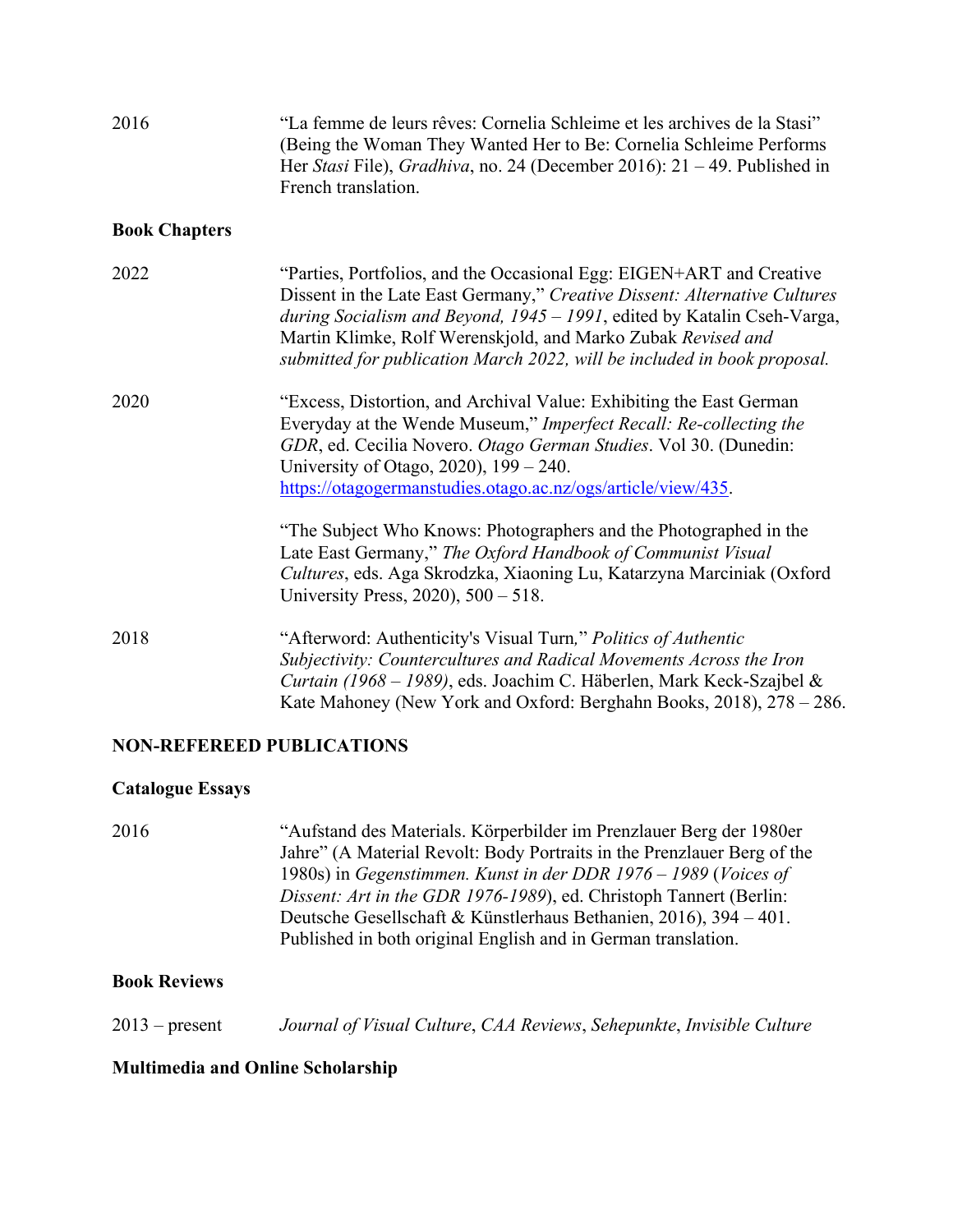| 2022                      | "Parallel Public – Experimental Art in Late East Germany by Sara<br>Blaylock," Interview with Matt Lamont for Design Reviewed (March<br>2022). https://www.designreviewed.com/parallel-public-experimental-art-<br>in-late-east-germany-by-sara-blaylock/                                                                                                                                                       |
|---------------------------|-----------------------------------------------------------------------------------------------------------------------------------------------------------------------------------------------------------------------------------------------------------------------------------------------------------------------------------------------------------------------------------------------------------------|
| 2017                      | "Post-Truth and the Critical Media Consumer: Afterthoughts on In the<br>Year of the Pig and Pilots in Pajamas," Cinema Journal's Afterthoughts<br>and Postscripts, vol. 56, no. 2 (Summer 2017).<br>https://www.cmstudies.org/page/CJ_after564_blaylock?&hhsearchterms=<br>%22post-truth+and+the+critical+media+consumer%22                                                                                     |
|                           | "Performing the Subject, Claiming Space: Performance Art in a 1980s<br>East Germany," post. Notes on Modern & Contemporary Art Around the<br>Globe, Museum of Modern Art. August 2017. http://post.at.moma.org/<br>content items/1035-performing-the-subject-claiming-space-performance-<br>$art-in-1980s - east-germany$                                                                                       |
|                           | "5 Questions with Sara Blaylock," post. Notes on Modern &<br>Contemporary Art Around the Globe, Museum of Modern Art. July 2017.<br>http://post.at.moma.org/content_items/988-5-questions-with-sara-blaylock                                                                                                                                                                                                    |
| 2015                      | "Cold War Domestics—Home Archives: Paulo Bruscky & Robert<br>Rehfeldt's Mail Art Exchanges from East Berlin to South America and<br>Signs Fiction: Ruth Wolf-Rehfeldt at Chert gallery, Berlin, January 10 -<br>March 28, 2015," ARTMargins Online (March 26). http://artmargins.com/<br>index.php/exhibitions-sp-132736512/759-paulo-bruscky-a-robert-<br>rehfeldts-mail-art-exchanges-at-chert-gallery-berlin |
| <b>Other Publications</b> |                                                                                                                                                                                                                                                                                                                                                                                                                 |
| 2021                      | "Hierarchies of Hardship." In Pause. Fervour. Reflections on a Pandemic,<br>eds. Manca Bajec, Tom Holert and Marquard Smith, (Harun Farocki<br>Institut and the Journal of Visual Culture, $2021$ , $73 - 74$ .                                                                                                                                                                                                 |
|                           | Originally published online in the journal Rosa Mercedes, vol 2, no. 15<br>(May 9, 2020). https://www.harun-farocki-<br>institut.org/en/2020/05/09/hierarchies-of-hardship-journal-of-visual-<br>culture-hafi-15-2/                                                                                                                                                                                             |
| 2019                      | "Lag and Impact in Visual Studies," Refract: An Open Access Visual<br>Studies Journal vol. 1, no. 2 (November 2019): 227 - 235.<br>https://escholarship.org/uc/item/4vw062k0#main                                                                                                                                                                                                                               |
| $2011 - 2012$             | Art reviews for <i>Whitehot magazine of contemporary art</i> (online).                                                                                                                                                                                                                                                                                                                                          |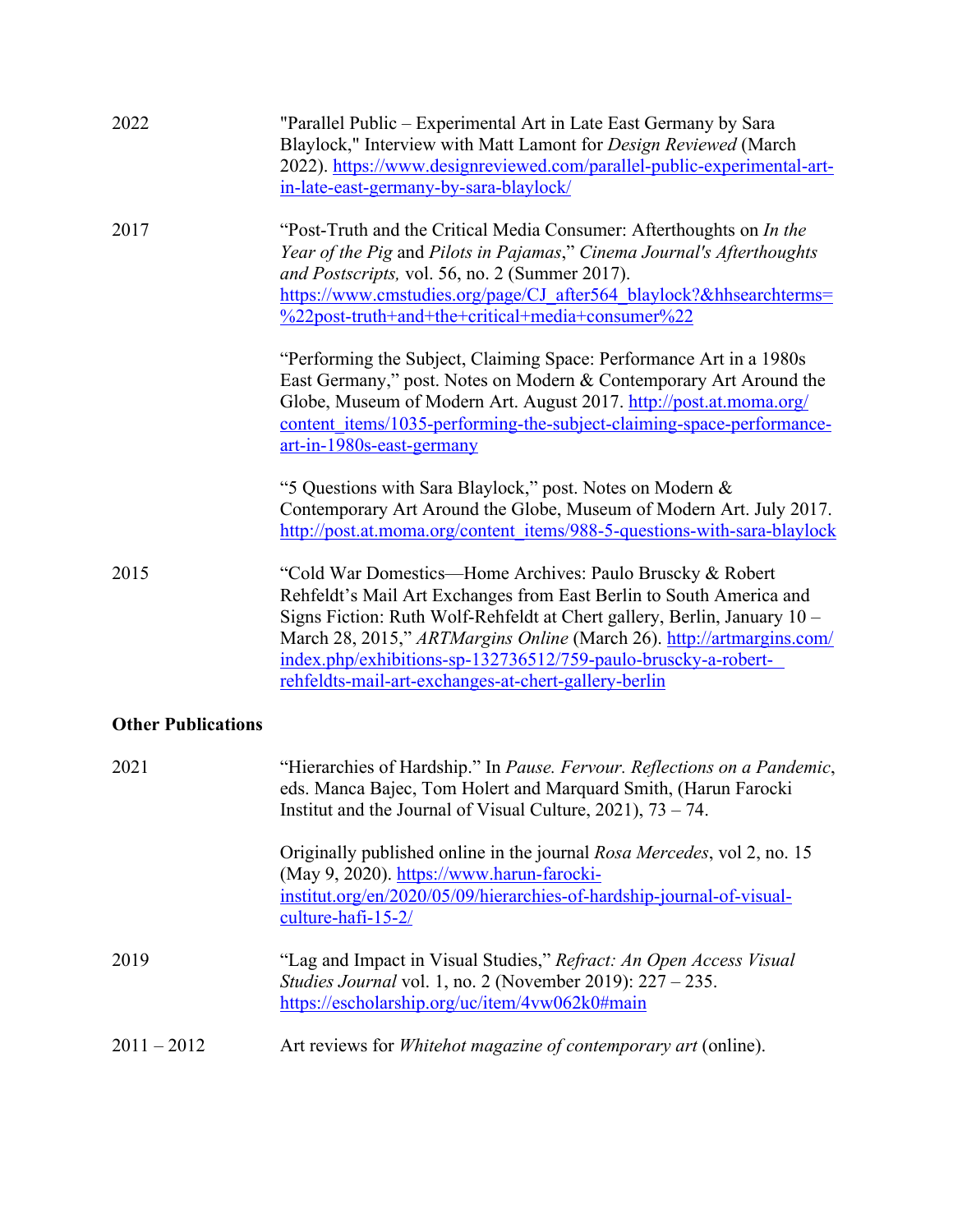2009 – 2011 Art, film, and culture reviews for *Barcelona Metropolitan* magazine (print).

### **GRANTS, AWARDS, AND FELLOWSHIPS**

| 2022                            | CAHSS Award for Research and Creative Activity (Tenure-Track<br>Faculty) $(\$750)$                       |
|---------------------------------|----------------------------------------------------------------------------------------------------------|
|                                 | University of Minnesota "Imagine Fund" Grant (\$5,000)                                                   |
|                                 | "Emerging Scholars Essay Prize," Historians of German, Scandinavian,<br>and Central European Art (\$500) |
| 2021                            | University of Minnesota "Imagine Fund" Grant (\$2,250)                                                   |
| $2020 - 2022$                   | University of Minnesota "Grant in Aid" to support an exhibition at the<br>Tweed Museum of Art (\$44,134) |
| 2020                            | College of Liberal Arts Research and Creative Activity Grant (\$1,200)                                   |
| Fall 2020                       | Single-semester leave, University of Minnesota Duluth                                                    |
| 2018                            | University of Minnesota "Imagine Fund" Grant (\$5,000)                                                   |
| 2017, 2018,<br>2019, 2020, 2021 | Chancellor Small Grant, University of Minnesota Duluth (\$1,000)                                         |
| 2016                            | Professional Development Fellowship in Art History, College Art<br>Association (\$10,000)                |
|                                 | Research Fellowship for International Graduate Students, Rosa<br>Luxemburg Foundation                    |
| $2014 - 15$                     | Research Grant for Doctoral Candidates, German Academic Exchange<br>Service                              |
| 2012                            | German Studies Research Grant, German Academic Exchange Service                                          |
| <b>INVITED TALKS</b>            |                                                                                                          |

2022 "Making a Scene. Artists, Gay Life and German History in the Films of Gino Hahnemann," University of California Santa Barbara's Graduate Center for Literary Research and Ca'Foscari University in Venice, Italy, Virtual (May 20).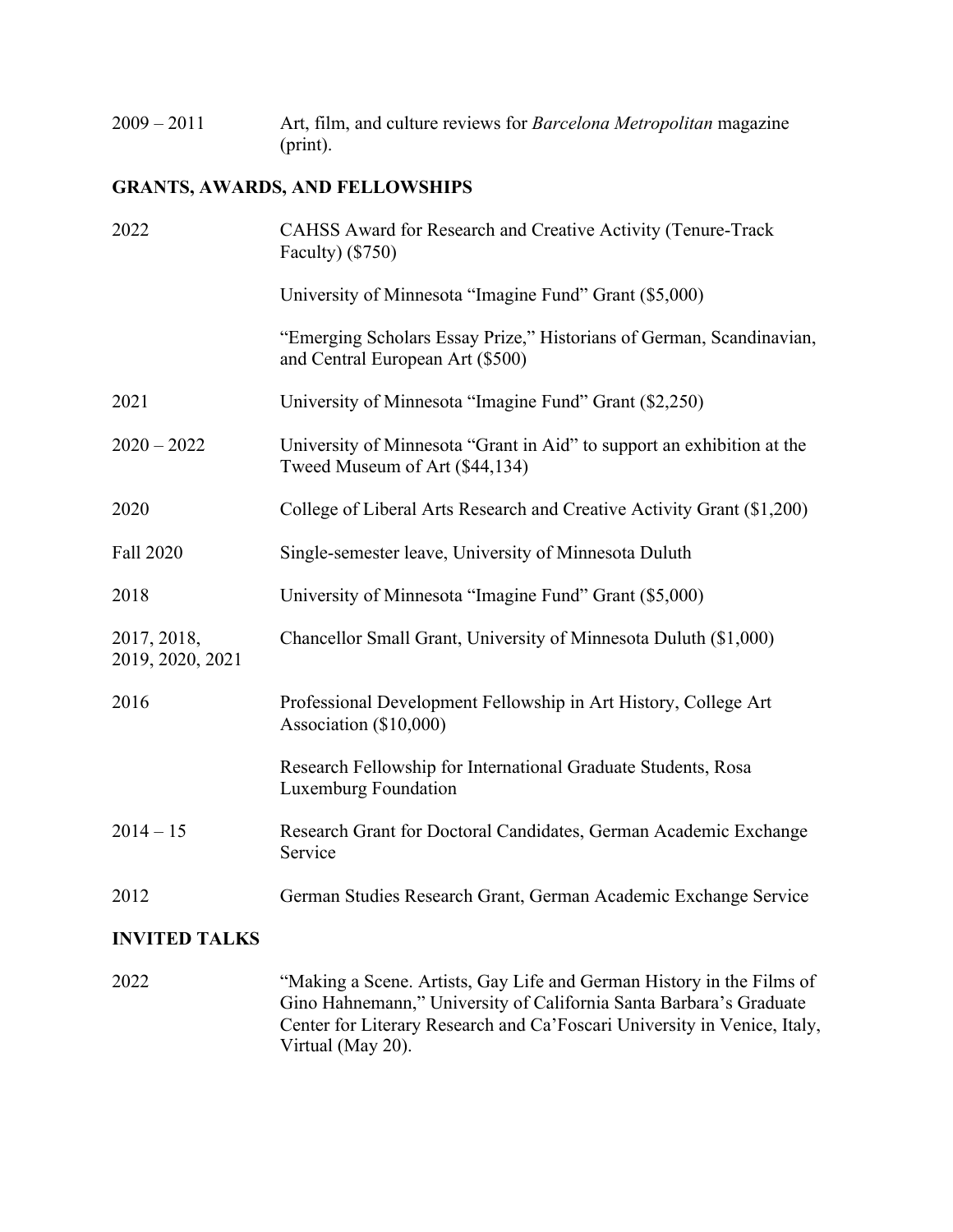|      | "The Valor of the Misfit: Experimental Art in Late East Germany,"<br>Conversation with Dr. Seth Howes (Associate Professor of German,<br>University of Missouri), Deutsches Haus at New York University and<br>DEFA Film Library at the University of Massachusetts Amherst, Virtual<br>(April 14). |
|------|-----------------------------------------------------------------------------------------------------------------------------------------------------------------------------------------------------------------------------------------------------------------------------------------------------|
|      | "The Body in Ruins. Radical Performance in the Late East Germany,"<br>School of the Art Institute of Chicago, In person (March 31).                                                                                                                                                                 |
|      | "Parallel Public with Sara Blaylock," Conversation with Dr. Lynette Roth<br>(Head, Division of Modern and Contemporary Art, and Daimler Curator<br>of the Busch-Reisinger Museum at Harvard University), Virtual (March<br>$30$ ).                                                                  |
| 2021 | Interview with the film director Annekatrin Hendel on the film Schönheit<br>& Vergänglichkeit, DEFA Summer Film Institute (June 16).                                                                                                                                                                |
|      | "Alternative Space: Experimental Culture in the GDR," Wende Museum<br>Cold War Spaces Discussion Series (March 24).<br>https://vimeo.com/528523170                                                                                                                                                  |
| 2018 | "The Subject Who Knows: Photographers and Photographed in a Late<br>East Germany," University of Minnesota Morris, Art History department<br>(December 7).                                                                                                                                          |
| 2017 | Visiting Scholar, Museum of Modern Art, C-MAP Central and Eastern<br>European research initiative, New York (March 22).                                                                                                                                                                             |
| 2016 | "Unofficial Galleries as a Counter-Public Sphere," Gegenstimmen. Kunst<br>in der DDR 1976 - 1989 (Voices of Dissent: Art in the GDR 1976 - 1989)<br>Symposium, Martin-Gropius-Bau, Berlin (September 21).                                                                                           |
|      |                                                                                                                                                                                                                                                                                                     |

### **CURATORIAL EXPERIENCE**

2018 – 22 "Anti-Social Art: Experimental Forms in Late East Germany," Tweed Museum of Art (scheduled for January 18 – May 15, 2022; in planning since Spring 2018).

### **CONFERENCE ACTIVITY / PARTICIPATION**

## **Conferences Organized**

2018 International Association for Visual Culture biennial conference ("Visual Pedagogies"), London College of Communication, University of the Arts London (September  $13 - 15$ ), co-organizer.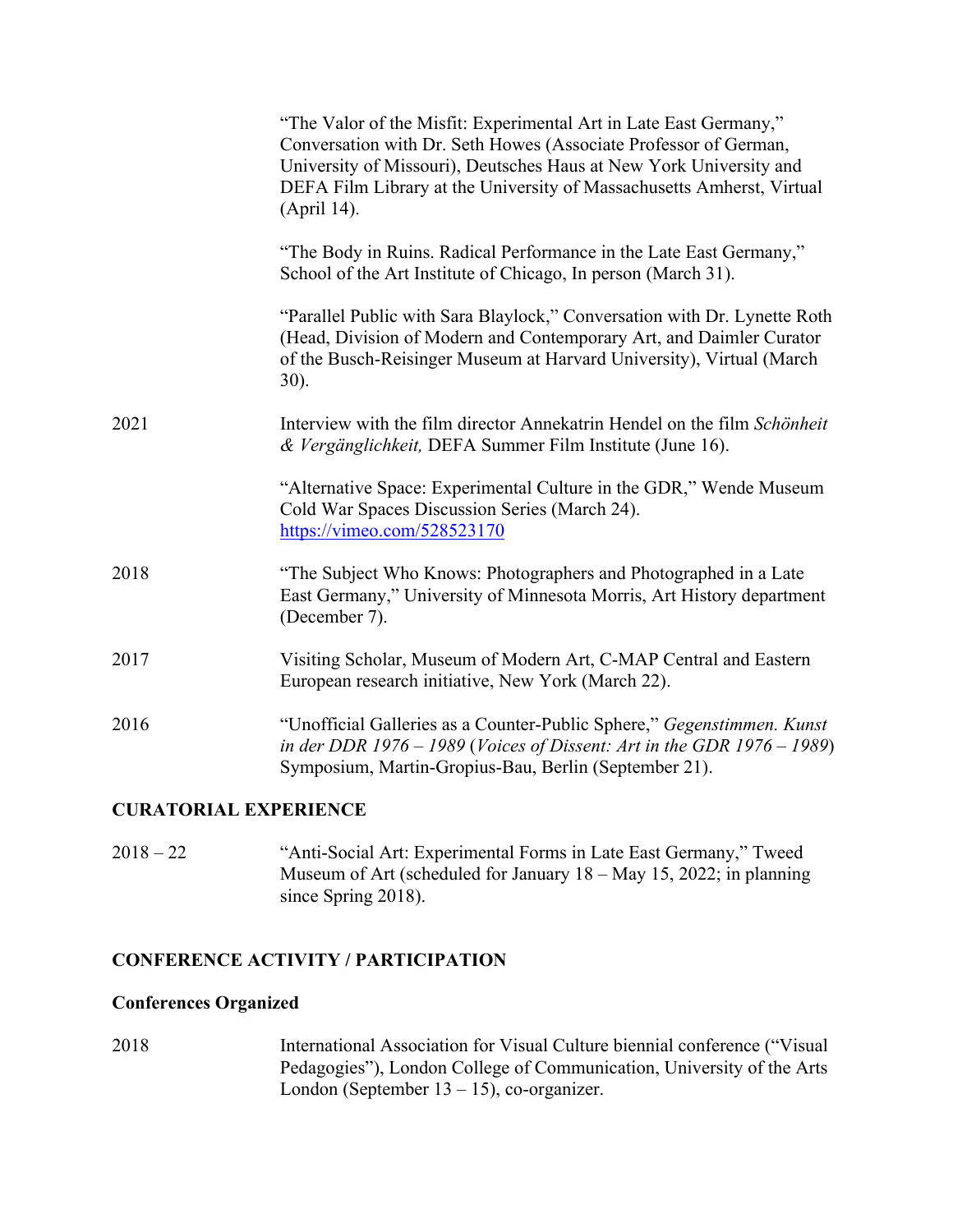# **Papers Presented**

| 2022 | "Parallel Public: Experimental Art in Late East Germany," presented as<br>part of the "Socialist, Ephemeral and Globalized: New Directions in the<br>Study of German Art," College Art Association annual conference, Zoom<br>(February 17). |
|------|----------------------------------------------------------------------------------------------------------------------------------------------------------------------------------------------------------------------------------------------|
| 2021 | Final paper: "Parties, Portfolios, and the Occasional Egg: EIGEN+ART<br>and Creative Dissent in a Late East Germany," Creative Dissent:<br>Alternative Cultures during Socialism and Beyond, 1945 – 1991, Zoom<br>(April 14).                |
| 2020 | In process paper: "Parties, Portfolios, and the Occasional Egg:<br>EIGEN+ART and Creative Dissent in a Late East Germany," Creative<br>Dissent: Alternative Cultures during Socialism and Beyond, 1945 – 1991,<br>Zoom (October 28).         |
|      | Short introductory paper: "Parties, Portfolios, and the Occasional Egg:<br>EIGEN+ART and Creative Dissent in a Late East Germany," Creative<br>Dissent: Alternative Cultures during Socialism and Beyond, 1945 – 1991,<br>Zoom (May 20).     |
| 2019 | "Experimental Art in the Late German Democratic Republic," Teaching<br>East German Culture: From the GDR to the Present, Seminar at the<br>German Studies Association annual conference (Portland, Oregon,<br>October $4-6$ ).               |
|      | "Birth Stories of a Mutation Scenario: Chernobyl and the East German<br>Body in Gundula Schulze Eldowy's Birth Portraits," College Art<br>Association annual conference (New York City, February 14).                                        |
| 2018 | "Crossing Media, Forging Community – The Experimental Films of East<br>Germany's Feminist Art Collective, the Künstlerinnengruppe Exterra<br>XX," Society for Cinema and Media Studies annual conference (Toronto,<br>March 16).             |
| 2017 | "Enacting the Citizen: Artist Publications in East Germany as a Counter-<br>Public Sphere," College Art Association annual conference (New York<br>City, February 17).                                                                       |
| 2016 | "The Body in Pieces: Radical East German Photography in the 1980s,"<br>College Art Association annual conference (Washington, DC, February 5).                                                                                               |
| 2015 | "Being the Woman they Wanted Her to Be: Cornelia Schleime Performs<br>Her Stasi File," Feminism and Art History's New Domesticities,<br>University of Birmingham (July 4).                                                                   |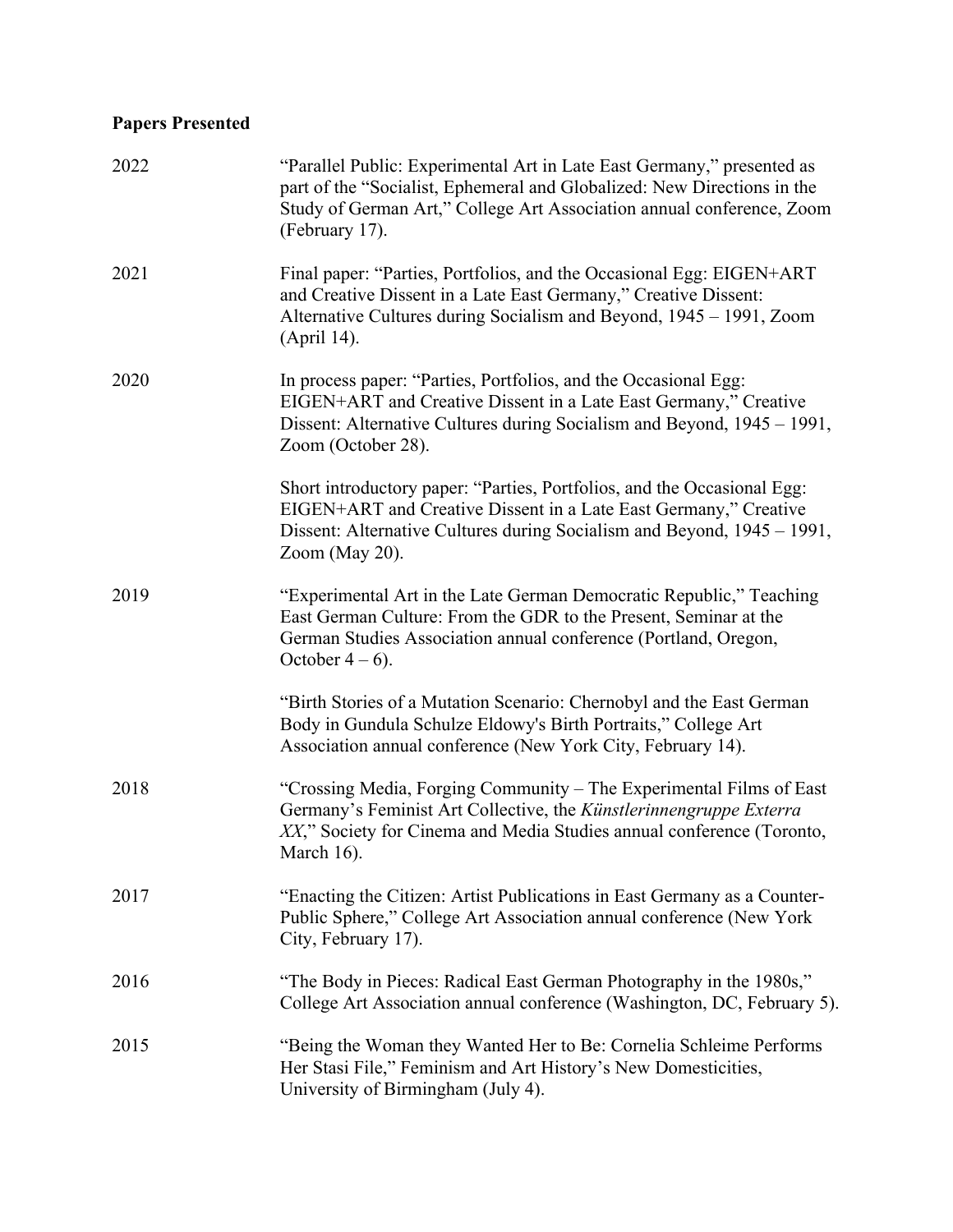| 2014                | "The Body as a Machine: System Contact in the Art of the Auto-<br>Perforation Artists, Dresden 1985-1991," "Dropping Out of Socialism":<br>Alternative Cultures in the Soviet Bloc, 1956-1991, University of Bristol<br>$(June 5)$ .                    |
|---------------------|---------------------------------------------------------------------------------------------------------------------------------------------------------------------------------------------------------------------------------------------------------|
| 2014                | "The Body Under Duress Will Be Moved: American Pilots and East<br>German Spectators in Pilots in Pajamas (East Germany, 1968, Walter<br>Heynowski & Gerhard Scheumann)," Society for Cinema and Media<br>Studies annual conference (Seattle, March 20). |
| <b>Discussant</b>   |                                                                                                                                                                                                                                                         |
| 2015                | "New Subjectivities, New Emotions, New Politics: Oppositional Politics<br>and Counter Cultures Across the Iron Curtain during the long 1970s,"<br>European University Viadrina, Frankfurt – Oder (June $12 - 13$ ).                                     |
| 2015                | "Alltag und Utopie," Zentrum für Zeithistorische Forschung, Potsdam<br>(April 23).                                                                                                                                                                      |
| <b>CAMPUS TALKS</b> |                                                                                                                                                                                                                                                         |
| 2022                | "Culture and Social Value in Postwar Britain and Communist Germany,"<br>a book reading and discussion with Dr Paula Derdiger (ELWS), In Person<br>$(Apri1 5)$ .                                                                                         |
|                     | Visual Culture Lecture Series, In person and on Zoom (February 8).                                                                                                                                                                                      |
| 2019                | "The Subject Who Knows: Photographers and Photographed in a Late<br>East Germany," University of Minnesota Duluth, World Languages and<br>Cultures department (November 7).                                                                             |

"Seeing what isn't there: The invisibility of whiteness in American visual culture," University of Minnesota Duluth, School of Fine Arts Campus Climate Change Team, Racism Untaught workshop (May 13).

2018 "Women, Work, and War: Käthe Kollwitz Prints," Tweed Museum of Art (January 27).

### **TEACHING EXPERIENCE**

#### **University of Minnesota Duluth**

#### **Courses Taught**

ArtH4330, Theories and Methods of Art History and Visual Studies (Fall 2019, 2021) ArtH2390, US Art and Visual Culture in the  $20^{th}$  Century (LEP H & CD) (Spring 2018; Fall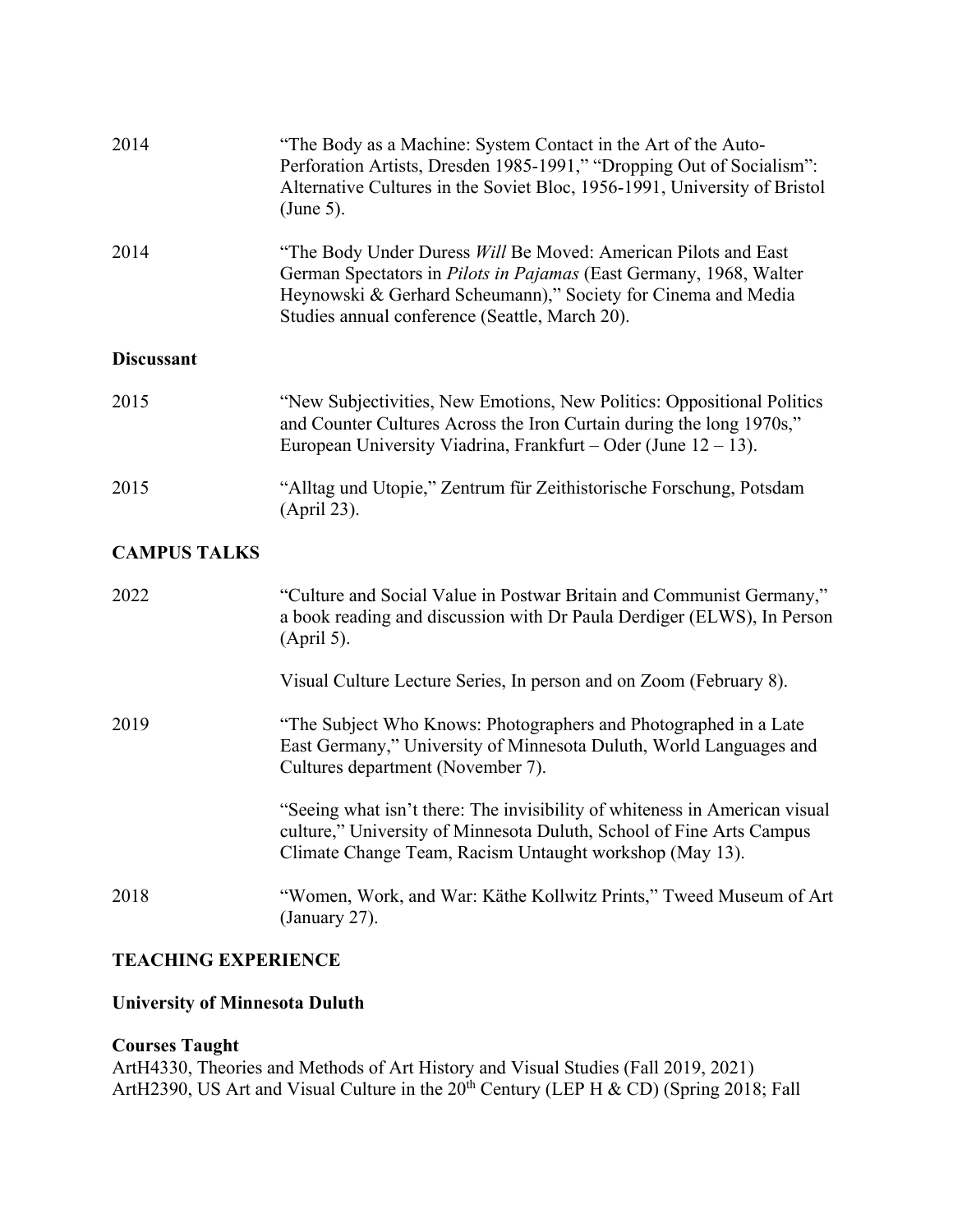2018, 2019, 2021; Summer 2021)

- ArtH3370, Dreamworld and Catastrophe: Art and Visual Culture in the Cold War (Spring 2018, 2019, 2021, 2022)
- ArtH1304, History of World Art II: Renaissance to Present (LEP H) (Spring 2018, 2019, 2021, 2022)
- ArtH3360, Art and Social Change in Europe, Russia, and the United States (Spring 2019, 2021) *Course is currently under review for addition into the LGBTQ Studies minor.*
- ArtH3361, Being and Becoming Modern: European Art, 1855-1955 (Fall 2018, Spring 2022)

### **University of California – Santa Cruz**

#### **Courses Taught**

German Art, 1905 – 1945 (Summer 2016) Approaches to Visual Studies (Summer 2014)

#### **Courses Assisted**

Climate Justice Now!, TJ Demos (Spring 2016) Museum Cultures: The Politics of Display, Jennifer González (Winter 2016) Pre-Hispanic Visual Culture: The Andes, Elizabeth Aguilera (Spring 2014) Modern Art: Cubism to Pop, Jennifer González (Winter 2014) German Art, 1905-1945, Donna Hunter (Fall 2013) Constructing Cleopatra, Maria Evangelatou (Spring 2013) Approaches to Visual Studies, Donna Hunter (Winter 2013) Modern Art: Realism to Cubism, Kim Beil (Fall 2012)

### **Spanish Ministry of Education: North American Language and Culture Assistant**

Pau Gargallo Arts High School and Technical College, Badalona (2010 – 11) Lola Anglada Primary School, Martorell (2009 – 10)

### **SERVICE TO THE PROFESSION**

#### **Manuscript reviews**

*Getty Research Journal* (2022) *Feminist Media Histories* (2022) *American Historical Review* (2019, 2020) *Arts* (2019) *Routledge* (2018) *Humanities* (2018)

### **Leadership**

| $2020$ – present | College Art Association, <i>caa.reviews</i> , Midwest Exhibitions Field Editor |
|------------------|--------------------------------------------------------------------------------|
| $2017$ – present | International Association for Visual Culture Director                          |